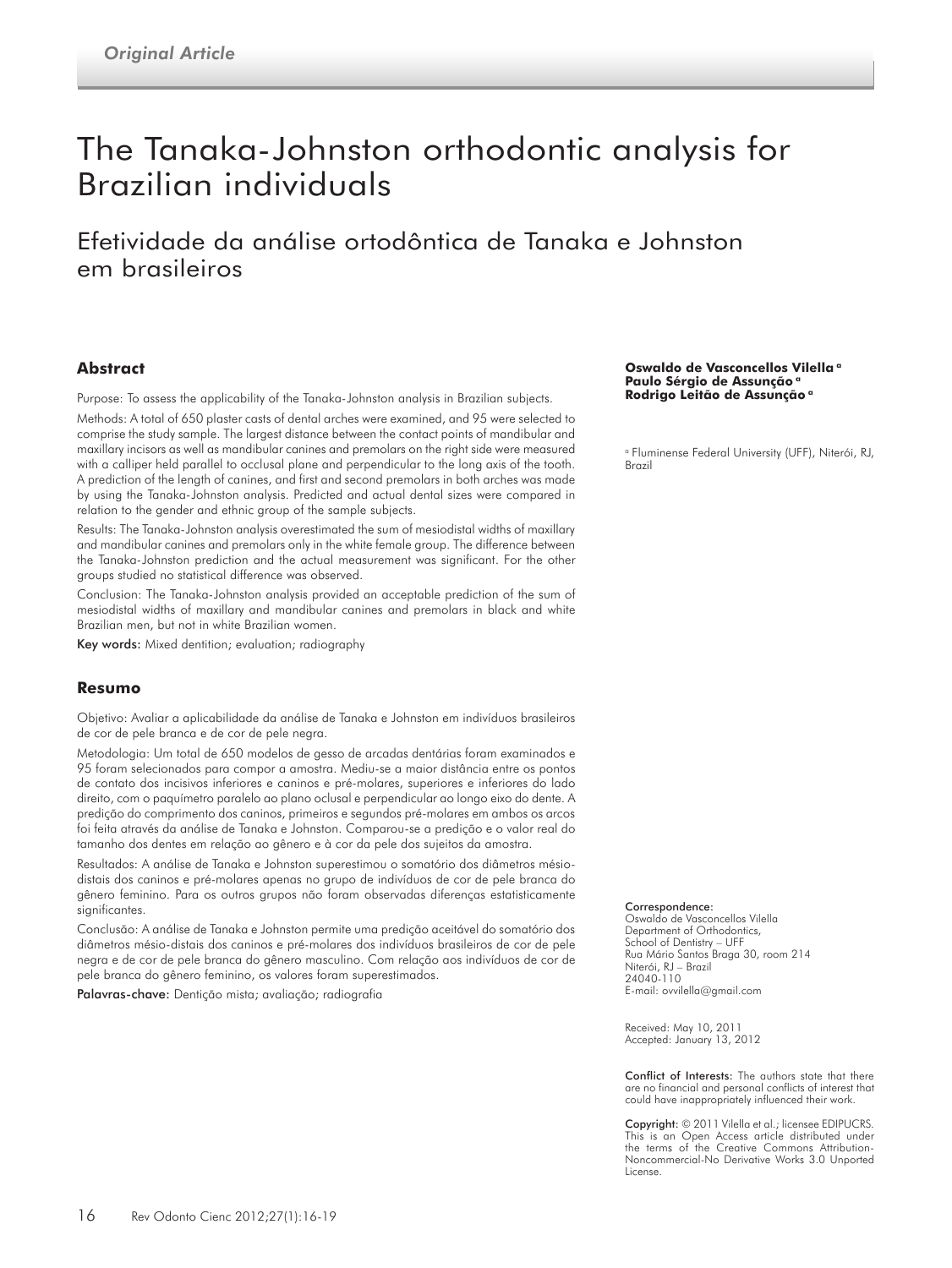The difficulty in quantifying the mesiodistal diameters of unerupted permanent teeth can complicate orthodontic treatment planning in mixed dentition. During this phase, a valuable auxiliary tool is the mixed-dentition space analysis (1), which is performed after the eruption of the first permanent molars and the four mandibular incisors, as most of the mandibular and maxillary growth has already occurred (2). This analysis predicts the mesiodistal diameters of the permanent canines and premolars and determines the difference between the tooth sizes and the available space in the dental arch.

The first attempt to estimate the sum of the mesiodistal diameters was performed by Black (3). The author developed tables that were based on mean values. Three methods of measurement are currently used: radiographic methods (periapical and oblique cephalometric radiographs), nonradiographic methods (based on correlations, prediction tables and equations), and a combination of both (4-7).

Methods that are based on 45-degree cephalometric radiographs are considered to be more precise (8-11). However, they are not practical because of the need for additional time and specific equipment (12,13).

Tanaka and Johnston (12) have developed formulas for each dental arch that are based on simple linear regressions. The authors used erupted mandibular incisors to estimate the length of canines and premolars in 506 Northern European children. However, research has shown variation in some dental characteristics among different populations (14-16). African descendants, for example, have larger mesiodistal tooth diameters than European descendants (17-19). As a result, the Tanaka-Johnston formula should only be used in other populations when specific data have been analyzed for the included ethnic groups.

The objective of this study was to assess the applicability of the Tanaka-Johnston analysis for Brazilian white and black individuals.

# **Methods**

The present study was approved and monitored by the local ethical committee (protocol 271/11).

A total of 650 plaster casts of dental arches from the archives of the Fluminense Federal University Orthodontic Clinic (Niteroi City, Rio de Janeiro State, Brazil) were examined and selected for study according to the following criteria: 1) there was no interproximal wear on the mandibular incisors; 2) the teeth were in good condition to be measured, and there were no fractures in the plaster cast models; 3) the canines and premolars were sufficiently erupted to be measured; 4) individuals were younger than 25 years old; and 5) there was no clinical evidence of enamel defects. Using these criteria, 95 plaster casts were selected, 48 belonging to white individuals (15 males and 33 females) and 47 belonging to black individuals (26 males and 21 females).

The teeth were measured using an electronic digital caliper (Lee Tools, Brazil) with an accuracy of  $\pm$  0.02 mm and a reproducibility of  $\pm$  0.01 mm. The largest distance between the contact points of the right mandibular incisors and the right maxillary and mandibular canines and premolars was measured with the caliper held parallel to the occlusal plane and perpendicular to the long axis of the tooth. The first author measured 25 plaster cast models each day.

The predictions of the length of the canines and the first and second premolars in both arches were made with the Tanaka-Johnston analysis (12). For the maxillary arch, the calculation was performed by adding 11 mm to half of the total value of the mesiodistal lengths of the four mandibular incisors, whereas 10.5 mm was added to half of the total value of the four mandibular incisors regarding to the mandibular arch. The predictions of the length of the three teeth were compared to the length of the plaster cast models.

The following variables were established for the statistical analysis:

- **Su** represents the sum of the mesiodistal diameters of the right maxillary canines and premolars;
- **SI** represents the sum of the mesiodistal diameters of the right mandibular canines and premolars;
- Pu represents the prediction of the Tanaka-Johnston analysis for the sum of the mesiodistal diameters of the right maxillary canines and premolars;
- • **Pl** represents the prediction of the Tanaka-Johnston analysis for the sum of the mesiodistal diameters of the right mandibular canines and premolars.

Arithmetic means, standard deviations, and simple and percentage frequency distributions were calculated. In addition, the Snedecor's F-test was used for variance analysis to compare the arithmetic means among white and black individuals of both genders for Su, Sl, Pu, and Pl. A Bonferroni's test was used to determine the statistical significance between multiple comparisons. Student's t-test was employed to compare the arithmetic means between Pu and Su and between Pl and Sl within the same group.

Ten plaster cast models were randomly selected to assess the reproducibility of the results, which consisted of another measurement procedure within a 10-day interval.

Significance levels of 5% (*P*≤0.05) were adopted, and the SPSS statistics software version 13.0 was used.

## **Results**

Intra-observer error in determining the measurement values was calculated based on the 100 teeth of the 10 plaster cast models. The error of the method was verified as 0.06 mm, which was considered to be unimportant in this study.

According to the results listed in Table 1, no statistically significant age differences were found among the groups.

According to Bonferroni's test, a significant (1% level) difference was observed for Su and Sl between black males and white females. Compared to white females, black males exhibited larger maxillary (Table 2) and mandibular (Table 3) teeth.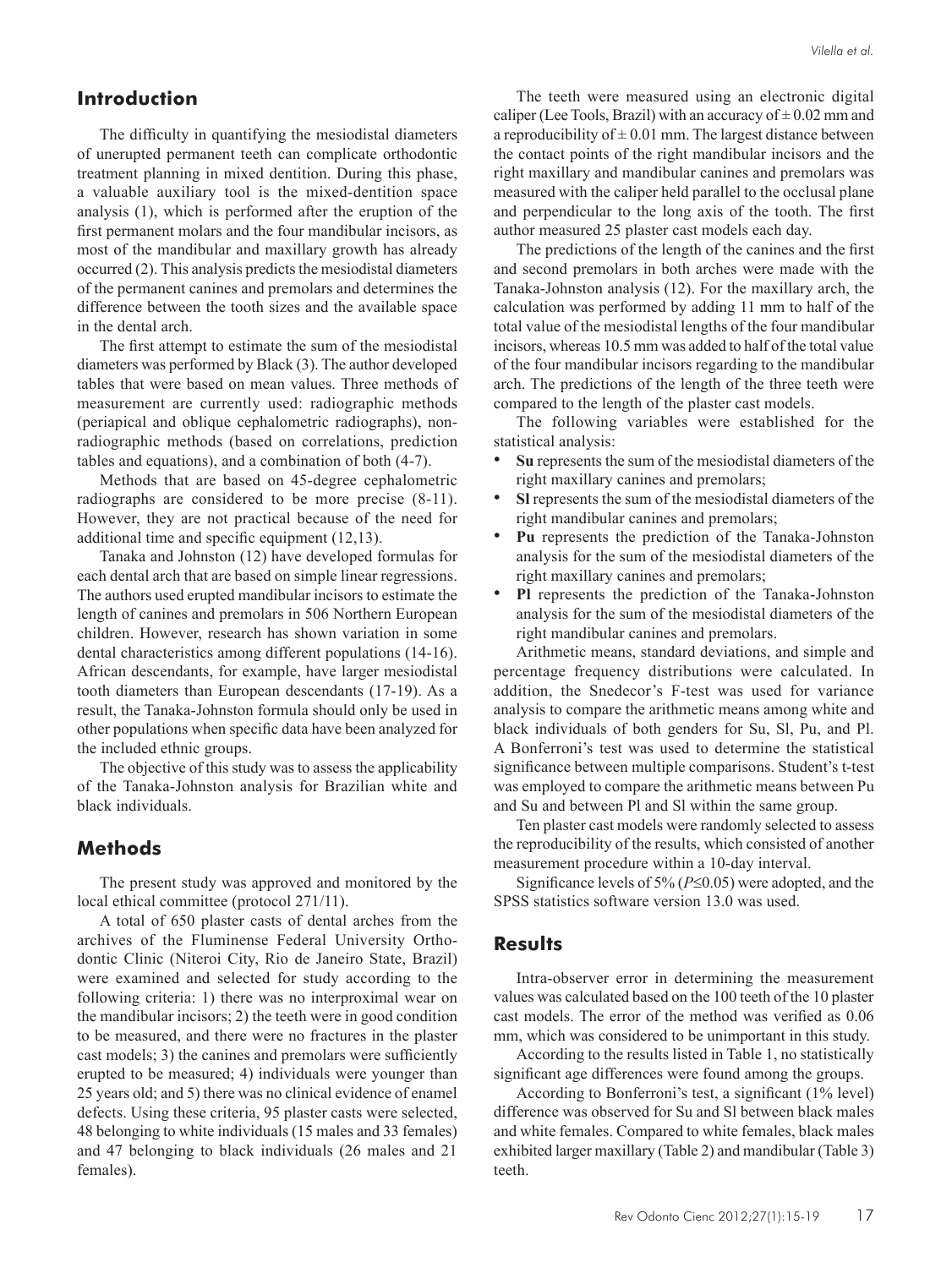In comparing the arithmetic means that were found in the Tanaka-Johnston analysis (Pu and Pl) with the means that were measured directly from the canines and premolars (Su and Sl), a statistically significant difference was only observed in white females, who exhibited higher Pl (Table 4) and Pu (Table 5) values at the 1% and 5% significance levels, respectively.

Table 1. Arithmetic means  $(\overline{X})$ , standard deviations (SD), Snedecor's F test and Bonferroni's test for age across the four groups.

| Groups       | x     | SD   |      |                         |
|--------------|-------|------|------|-------------------------|
| White male   | 16.07 | 4.46 | 0.35 | $0.791$ <sup>n.s.</sup> |
| White female | 15.70 | 4.65 |      |                         |
| Black male   | 14.96 | 3.06 |      |                         |
| Black female | 1.597 | 471  |      |                         |

n.s. = not statistically significant.

Table 2. Arithmetic means  $(\overline{X})$ , standard deviations (SD), Snedecor's F test and Bonferroni's test for Su across the four groups.

| Groups       | x     | SD   | F    |                       |
|--------------|-------|------|------|-----------------------|
| White male   | 22.47 | 0.80 | 5.48 | $0.002$ <sup>**</sup> |
| White female | 21.84 | 1.12 |      |                       |
| Black male   | 23.13 | 1.12 |      |                       |
| Black female | 22.24 | 1.43 |      |                       |

\*\* Statistically significant at the 1% level.

Table 3. Arithmetic means  $(\overline{X})$ , standard deviations (SD), Snedecor's F test and Bonferroni's test for Sl across the four groups.

| Groups       |       | SD   |      |                         |
|--------------|-------|------|------|-------------------------|
| White male   | 21.96 | 0.70 | 8.52 | $< 0.001$ <sup>**</sup> |
| White female | 21.09 | 0.99 |      |                         |
| Black male   | 22.75 | 1 14 |      |                         |
| Black female | 2174  | 1.52 |      |                         |

\*\* Statistically significant at the 1% level.

Table 4. Arithmetic means  $(\overline{X})$ , standard deviations (SD), Student t-test and significance of Pl and Sl for white females.

| Variable | $\overline{\phantom{a}}$ | SD   |      |                       |
|----------|--------------------------|------|------|-----------------------|
| P        | 22.03                    | 0.16 | 3.44 | $0.001$ <sup>**</sup> |
| SI       | 21.09                    | በ 99 |      |                       |

\*\* Statistically significant at the 1% level.

Table 5. Arithmetic means  $(\overline{X})$ , standard deviations (SD), Student t-test and significance of Pu and Su for white females.

| Variable |       | SD   |      | D         |
|----------|-------|------|------|-----------|
| Pυ       | 22.53 | 0.86 | 2.34 | $0.024^*$ |
| Sυ       | .84   | 1    |      |           |

\*\* Statistically significant at the 5% level.

# **Discussion**

Analyses of mixed dentition can quantify lack or excess space in permanent dentition, which can lead to the development of treatment plans for patients.

Dental and facial characteristics vary among individuals from different ethnic groups (8,9), and differences occur in the tooth width of male and female individuals (5,9,20,21). Because the Tanaka-Johnston analysis for predicting mesiodistal diameters of canines and premolars was based on Northern European children (12), the present study was performed to assess the test's precision among Brazilian individuals across gender and ethnicity.

The black individuals in our sample were identified as brown and black; that is, they shared physiological and genetic characteristics with individuals of African origin. In turn, the white individuals were selected based on their skin color and their physiological and genetic characteristics of Caucasian origin. The individuals were all younger than 25 years old, so the possibility of considerable wear in the proximal dental structure was decreased (22).

The results of the statistical analysis revealed no significant age differences among the groups, which demonstrates that the sample was homogeneous according to effects of age.

When tooth size was compared between the groups, the sum of the mesiodistal diameters of the maxillary canines and premolars was statistically smaller in white females compared to black males. This result demonstrates discrepancies in the mesiodistal tooth diameters between Brazilian individuals of different genders and ethnic groups.

Finally, the Tanaka-Johnston analysis overestimated the sum of the mesiodistal widths of the maxillary and mandibular canines and premolars for white females. This result is in accordance with other studies (9,23,24) and favors a comprehensive orthodontic treatment to account for overestimations of the lack of space. Nevertheless, in those cases of borderline space deficiency, this approach could involve tooth extraction for some patients, as the excessive size of their teeth would be greater than the available space in the dental arch. Therefore, the Tanaka-Johnston analysis should be used with caution in such cases. An alternative solution would be to combine the analysis with other predictive methods, such as 45-degree cephalometric radiographs.

# **Conclusions**

The Tanaka-Johnston analysis provided an acceptable prediction of the sum of the mesiodistal widths of the maxillary and mandibular canines and premolars in black and white Brazilian men but not in white Brazilian women.